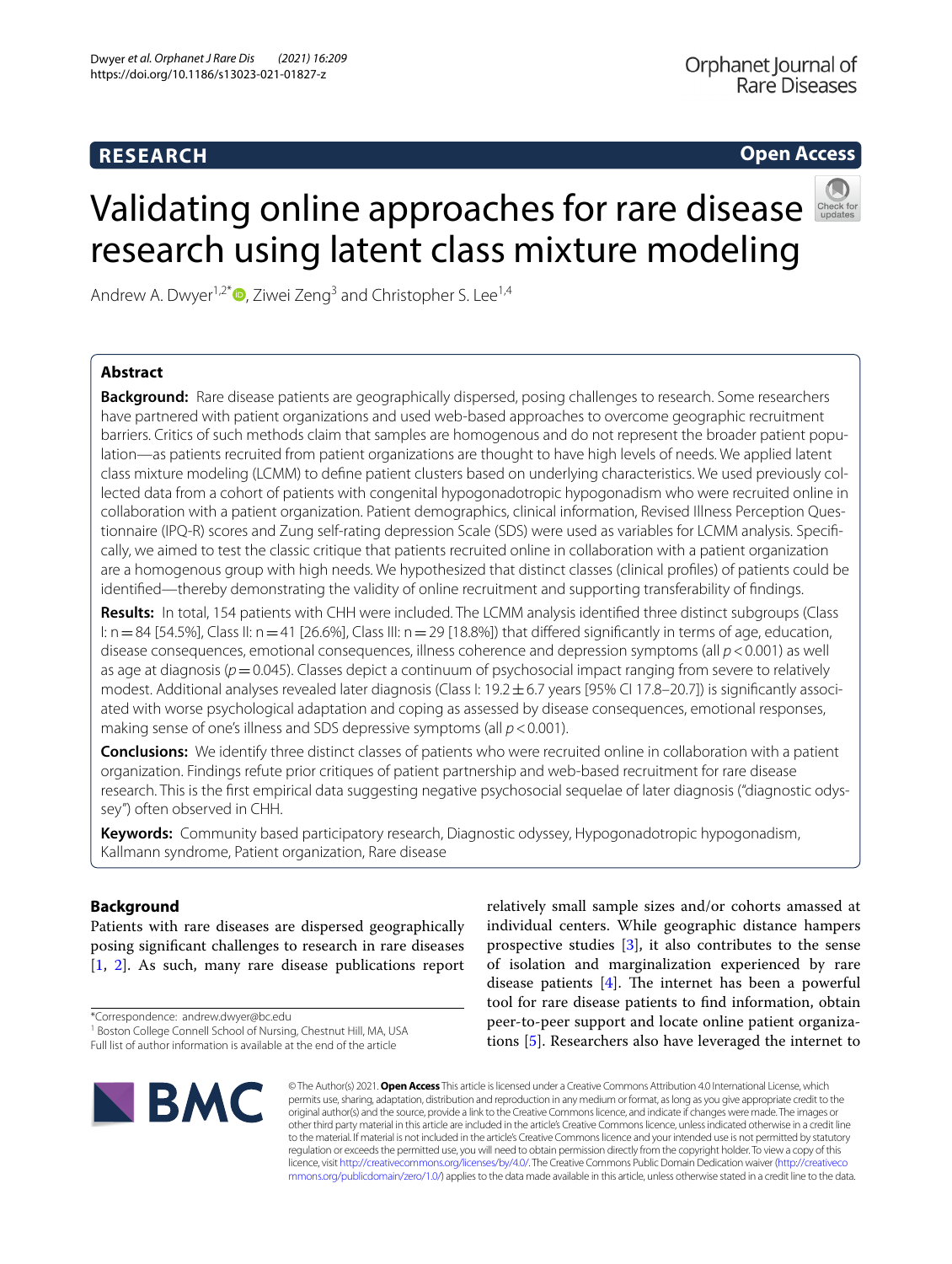enhance prospective recruitment of rare disease patients [[6–](#page-6-3)[8\]](#page-6-4). Additionally, researchers have collaborated with patient advocacy groups (i.e. support organizations) to enhance recruitment [\[8](#page-6-4)[–10\]](#page-6-5). Further, some investigators have shifted from traditional transactional research paradigms to one that accepts patients as partners and key stakeholders (i.e. community-based participatory methods) [\[11](#page-6-6)]. One example of using community engagement and online methods comes from research on congenital hypogonadotropic hypogonadism (CHH).

Congenital hypogonadotropic hypogonadism (CHH, ORPHA174590) is a rare, genetic endocrine disorder characterized by absent/incomplete puberty and infertility resulting from defcient secretion (or action) of gonadotropin releasing hormone (GnRH). A range of non-reproductive phenotypes are associated with CHH (i.e. midline defects, skeletal/dental anomalies, unilateral renal agenesis, synkinesia/mirror movement), and approximately half of patients exhibit diminished/absent sense of smell (anosmia)—termed Kallmann syndrome (KS, ORPHA478) [[12\]](#page-6-7). Incidence of CHH is estimated to be 1:48,000 [[13](#page-6-8)] with a striking sexual discordance (4 males:1 female) [[14\]](#page-6-9). Unlike many rare diseases, effective treatments are available. Hormonal therapies (i.e. sex steroids) induce secondary sexual characteristics and gonadotropin therapy or pulsatile GnRH can induce fertility in approximately 75–80% of cases [[12](#page-6-7)]. While CHH/KS does not shorten life expectancy, there is evidence of life altering efects and signifcant impact on wellbeing and health-related quality of life [\[15](#page-6-10), [16](#page-6-11)]. To reach geographically dispersed patients with CHH/KS, we have previously partnered with a patient organization and used online data collection to conduct patient needs assessments [\[17](#page-6-12)]. After identifying unmet needs, we collaborated with patients to co-create education materials responding to unmet patient informational needs, then evaluated the materials online [[18,](#page-6-13) [19](#page-6-14)]. A common criticism of such participatory projects is that recruiting patients online in collaboration with a patient advocacy group creates a biased sample that is not representative of the broader patient community [[20,](#page-6-15) [21\]](#page-6-16). Specifcally, critics posit that identifying patients through a patient organization skews the sample—as these individuals are thought to be a homogenous group with disproportionately higher levels of need [\[22](#page-6-17)].

In this study we apply a novel statistical approach (latent class mixture modeling, LCMM) [\[23](#page-6-18)] to analyze an existing rare disease (CHH/KS) data set previously obtained by partnering with a patient organization using online data collection. We aimed to determine if distinct subgroups (classes) of patients could be identifed based on demographic, clinical and patient-reported outcome data. Identifying multiple classes would refute the critique that patients recruited over the web via patient organizations are homogenous (a single class) and not representative of the larger patient population. Notably, demonstrating multiple subgroups in the CHH/ KS cohort would support the validity of such recruitment approaches and bolster evidence of transferability of fndings. Moreover, such evidence could strengthen methodologic rigor for internet recruitment conducted in collaboration with patient organizations, and therefore has implications for the broader rare disease research community.

## **Methods**

The study is a secondary analysis of de-identified quantitative data previously collected as part of a cross-sectional, multiple methods (quantitative and qualitative) needs assessment of patients with CHH/KS. The original study received ethics approval and all participants provided opt-in electronic informed consent prior to competing an online survey. Findings of the needs assessments have been previously reported [\[14,](#page-6-9) [17](#page-6-12), [24,](#page-6-19) [25](#page-6-20)].

#### **Participants**

The original study utilized a community based participa-tory research framework [[26,](#page-6-21) [27](#page-6-22)]. Briefly, we partnered with CHH/KS patient community leaders to develop survey content, beta test the online survey and aid in recruitment (for details see [[17\]](#page-6-12)). Participants were recruited for the quantitative online survey via social media and patient-oriented sites (i.e. Facebook, Rareconnect.org), an online patient-led forum (CHH/KS chat room) as well as postings on [www.clinicaltrials.gov](http://www.clinicaltrials.gov) and [www.gnrhdefci](http://www.gnrhdeficiency.eu) [ency.eu](http://www.gnrhdeficiency.eu) (COST Action BM1105). Men and women with CHH/KS [[28\]](#page-6-23) (18–70 years old) were included in the study. Diagnosis was confrmed in a random sampling (40% of subjects) to ensure accuracy of self-reported diagnosis.

## **Instruments**

The online survey collected demographic information (e.g. age, education), clinical information (i.e. age at diagnosis, seen at specialized academic medical center) and participants completed several validated instruments. The Illness Perception Questionnaire-Revised (IPQ-R) includes 38 items (scored on 5-point a Likert scale) assessing emotional and cognitive representations of illness [[29\]](#page-6-24). For the present study we utilized composite scores on three dimensions: consequences (i.e. negative consequences of the disease, 6 items, range 6–30, higher scores indicate greater negative disease consequences), emotional representations (i.e. emotional responses generated by the illness, 6 items, range 6–30, higher scores indicate greater emotional impact of the disease), and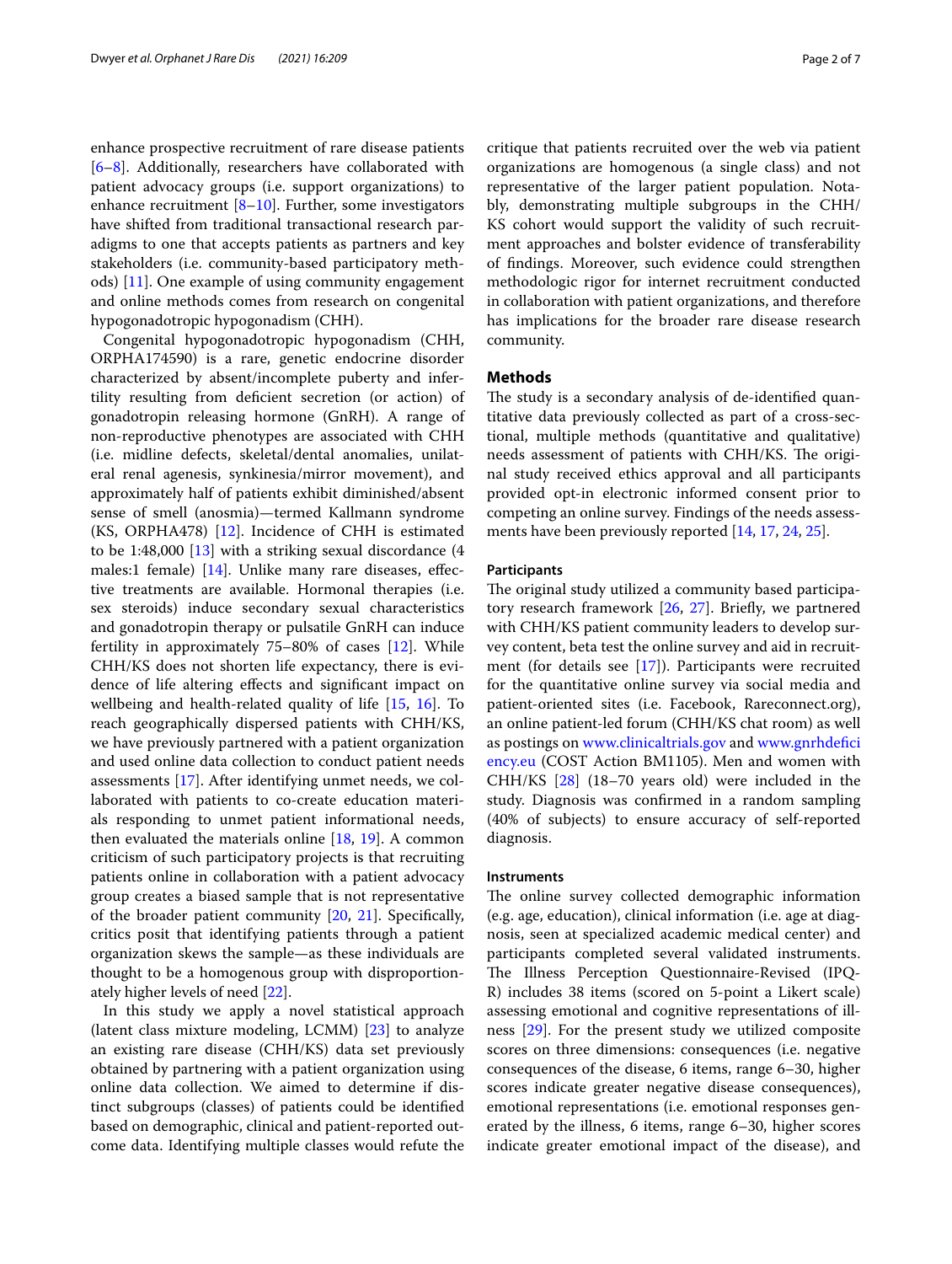illness coherence (i.e. personal understanding and making sense of the disease, 5 items, range 5–25, higher scores indicate greater understanding of the disease) [\[29](#page-6-24)]. The Zung Self-Rating Depression Scale (SDS) is a validated, 20-item instrument that is used widely to quantify the severity of afective, somatic, psychomotor, and psychological depressive symptoms [\[30,](#page-6-25) [31](#page-6-26)]. Scores range from 20 to 80 with higher scores indicating more severe depressive symptoms. A score of  $< 50$  is considered normal, 51–60 mild clinically meaningful depressive symptoms, 61–70 moderate to major depressive symptoms (e.g. dysthymia) and>70 akin to severe major depressive symptoms [\[30](#page-6-25), [31\]](#page-6-26). For the present study we used the composite SDS score.

## **Statistical analyses**

We employed latent class mixture modeling (LCMM) to test our hypothesis that multiple distinct subgroups (classes) of patients could be identifed within a rare disease cohort (Fig. [1](#page-2-0)). Briefy, LCMM is a versatile analytic strategy used to identify previously-unobserved subgroups (i.e. classes) in cross-sectional data [\[23](#page-6-18)]. LCMM utilizes multiple measured variables (continuous or binary/categorical) to identify subgroups of latent (unmeasured) constructs. Mixture refers to the presence of multiple subgroups (classes) with unique characteristics within a sample. LCMM produces a novel categorical variable, the hitherto unobserved classes, wherein subjects are assigned to a specifc class based on the statistically greatest likelihood of belonging to the particular subgroup. Findings can be used to identify membership in a respective class as well as identify what

<span id="page-2-0"></span>

variable(s) predict class membership. Given the sample size  $(n=154)$ , we identified eight variable for LCMM analysis (i.e.  $n=20$  subjects per variable). We followed step-by-step procedures for LCMM to identify subgroups (classes) as described by Ram and Grimm [\[32](#page-6-27)]. Mplus software [\[33\]](#page-6-28) was employed for LCMM analyses and SPSS Version 25 (IBM) was used for other statistical analyses (i.e.  $\chi^2$ , ANOVA, Sheffe post hoc tests, multiple linear regression). As an exploratory step, we used multivariate linear regression, with age at diagnosis as the dependent variable, to assess the relationship between age at diagnosis and patient-reported outcome measures. Results are reported as mean±standard deviation and *p* values<0.05 were considered statistically signifcant.

# **Results**

In total, 154 participants (99 males, 55 females) were included in the analysis. Characteristics of the participants as shown in Table [1.](#page-3-0) To evaluate the null hypothesis (i.e. patients are a single, homogenous, monolithic group) we tested an initial model with two unobserved subgroups compared to a single class model followed by sequential increases in classes (i.e. 3 then four) to identify the best ft model. Based on the Ram criteria in general (i.e. Vuong–Lo–Mendell–Rubin likelihood ratio test, Lo–Mendell–Rubin adjusted likelihood ratio test), Bayesian information criteria ( $BIC = 6656.46$ ) and parametric bootstrapped likelihood ratio test  $(p=0.03)$  in particular, the three class solution provided more information compared with two and four class solutions. Increasing the number of classes to four failed to reach statistical signifcance and was abandoned in favor of the model with three subgroups.

Accordingly, latent class analysis revealed the model with three subgroups demonstrated the best fit. The 154 subjects were classifed as being a member of class I (n = 84 [54.5%]), class II (n = 41 [26.6%]) or Class III  $(n=29 \; [18.8\%])$ . We used maximum likelihood estimation with robust standard errors in an iterative process to determine parameters within the three classes and to generate probabilities of each participant belonging to each class. The classification probabilities for the most likely latent class membership (i.e. posterior probabilities) were acceptable (class  $I=0.836$ ,  $II=0.906$ ,  $III = 0.937$ , entropy = 0.80). Radar graphs of the three distinct profles are shown in Fig. [2](#page-3-1). Mean values with 95% confdence intervals for each continuous variable are shown in Table [2.](#page-4-0) In terms of the categorical variable education, high school education had a weak, negatively association with Class I membership ( $\chi^2$  = − 0.575,  $p=0.024$ ) while having post-graduate education was strongly associated ( $\chi^2$  = 4.392, *p* < 0.001). Having a college/university education was positively associated with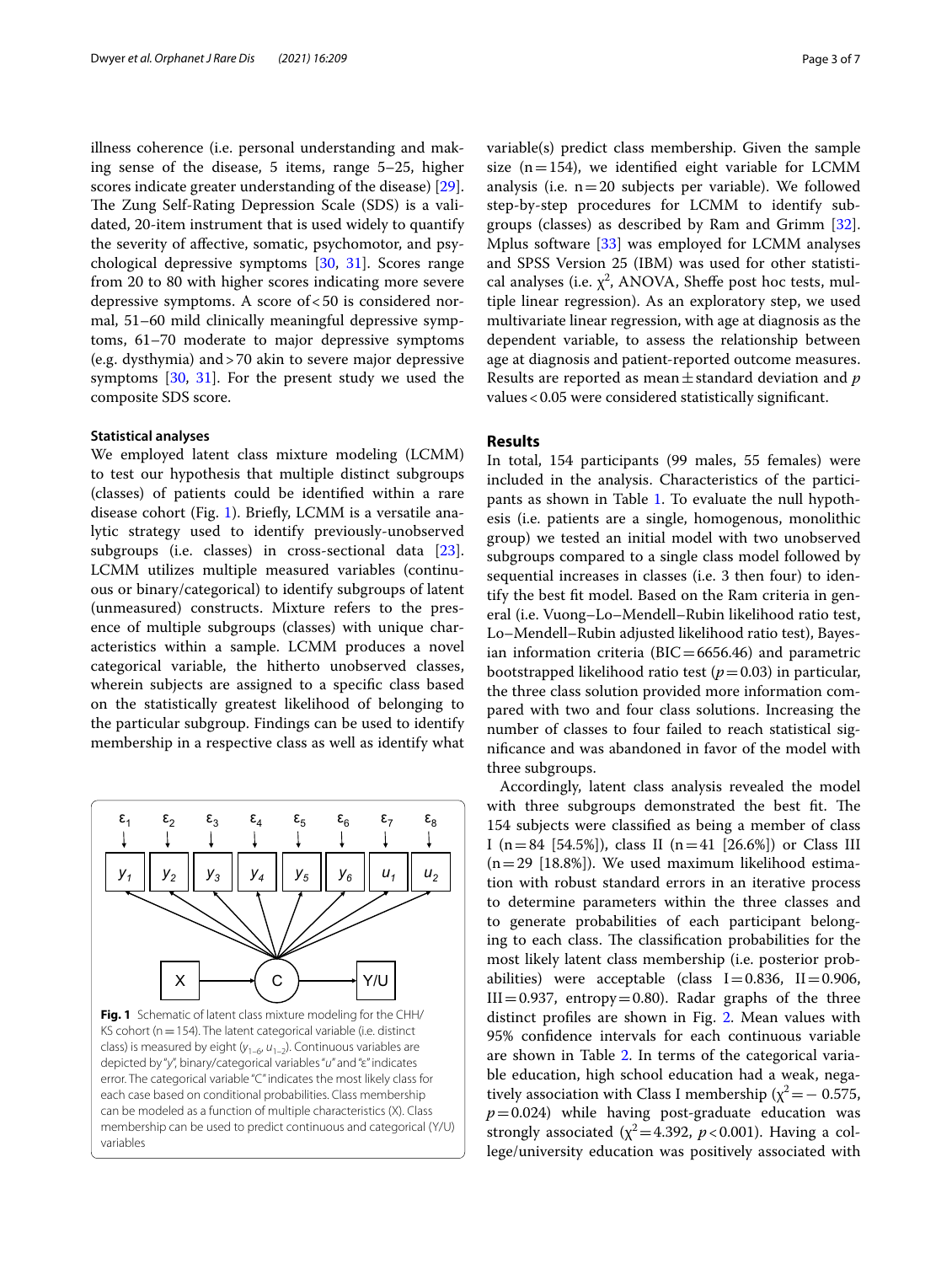# <span id="page-3-0"></span>**Table 1** Participant characteristics  $(n=154)$

|                                                          | Males ( $n = 99$ )             | Females ( $n = 55$ )          | Total ( $n = 154$ )             |
|----------------------------------------------------------|--------------------------------|-------------------------------|---------------------------------|
| Sociodemographics                                        |                                |                               |                                 |
| Age (years)<br>Mean $\pm$ SD (range)                     | $36.8 \pm 10.8$<br>$(19 - 65)$ | $35.2 \pm 9.7$<br>$(18 - 68)$ | $36.2 \pm 10.5$<br>$(18 - 68)$  |
| Education (n, %)                                         |                                |                               |                                 |
| High school                                              | 33 (33%)                       | 10 (18%)                      | 43 (28%)                        |
| University                                               | 35 (35%)                       | 16 (29%)                      | 51 (33%)                        |
| Post-graduate                                            | 31 (31%)                       | 29 (53%)                      | 60 (39%)                        |
| Not reported                                             | $\mathsf{O}\xspace$            | $1 (< 1\%)$                   | $1 (< 1\%)$                     |
| Relationship status (n, %)                               |                                |                               |                                 |
| Never been in a relationship                             | 23 (23%)                       | 4(7%)                         | 27 (18%)                        |
| Single                                                   | 24 (24%)                       | 9(16%)                        | 33 (21%)                        |
| Dating/in a relationship                                 | 15 (15%)                       | 14 (25%)                      | 29 (19%)                        |
| Married                                                  | 36 (36%)                       | 21 (38%)                      | 57 (37%)                        |
| Divorced                                                 | $1(1\%)$                       | 7(13%)                        | 8(5%)                           |
| <b>Clinical information</b>                              |                                |                               |                                 |
| Age at diagnosis (years)<br>Mean $\pm$ SD (range)        | $17.7 + 5.9$<br>(neonatal-32)  | $20.7 + 7.4$<br>$(10 - 48)$   | $18.8 \pm 6.6$<br>(neonatal-48) |
| Seen at AMC (n, %)                                       | 50 (51%)                       | 34 (62%)                      | 84 (55%)                        |
| Genetic counseling ever (n, %)                           | 12 (12%)                       | 11 (20%)                      | 33 (21%)                        |
| Genetic testing ever (n, %)                              | 42 (42%)                       | 25 (45%)                      | 67 (44%)                        |
| Patient-reported outcomes                                |                                |                               |                                 |
| <b>IPQR</b> consequences<br>(dimension range 5-30)       | $71.2 + 4.0$<br>$(10 - 30)$    | $20.0 + 5.1$<br>$(6 - 30)$    | $20.8 + 4.5$<br>$(6 - 30)$      |
| IPQR emotional representations<br>(dimension range 5-30) | $19.3 \pm 5.7$<br>$(6 - 30)$   | $17.8 \pm 6.2$<br>$(6 - 30)$  | $18.8 \pm 5.9$<br>$(6 - 30)$    |
| <b>IPOR illness coherence</b><br>(dimension range 5-25)  | $18.2 \pm 4.4$<br>$(6 - 25)$   | $16.4 \pm 4.7$<br>$(5-25)$    | $17.6 \pm 4.6$<br>$(5-25)$      |
| Zung SDS<br>(dimension range 20-80)                      | $43.5 + 12.0$<br>$(20 - 70)$   | $41.6 + 11.4$<br>$(22 - 68)$  | $42.8 \pm 11.8$<br>$(20 - 70)$  |

*AMC* academic medical center, *IPQR* Illness Perception Questionairre Revised, *SDS* self-rating depression scale



<span id="page-3-1"></span>patient-reported outcome data. **a** Class I (n = 84) was diagnosed significantly later ( $p$  = 0.045) and exhibits high SDS, disease consequences and emotional impact scores and low illness coherence (making sense of one's disease). **b** Class II (n=41) exhibited less severe psychosocial outcomes and greater illness coherence (all  $p < 0.001$  vs. Class I). **c** Class III (n=29) was diagnosed the earliest and exhibited relatively modest psychosocial impact. *Dx* diagnosis, *SDS* self-rating depression scale, *IPQR* Illness Perception Questionnaire-Revised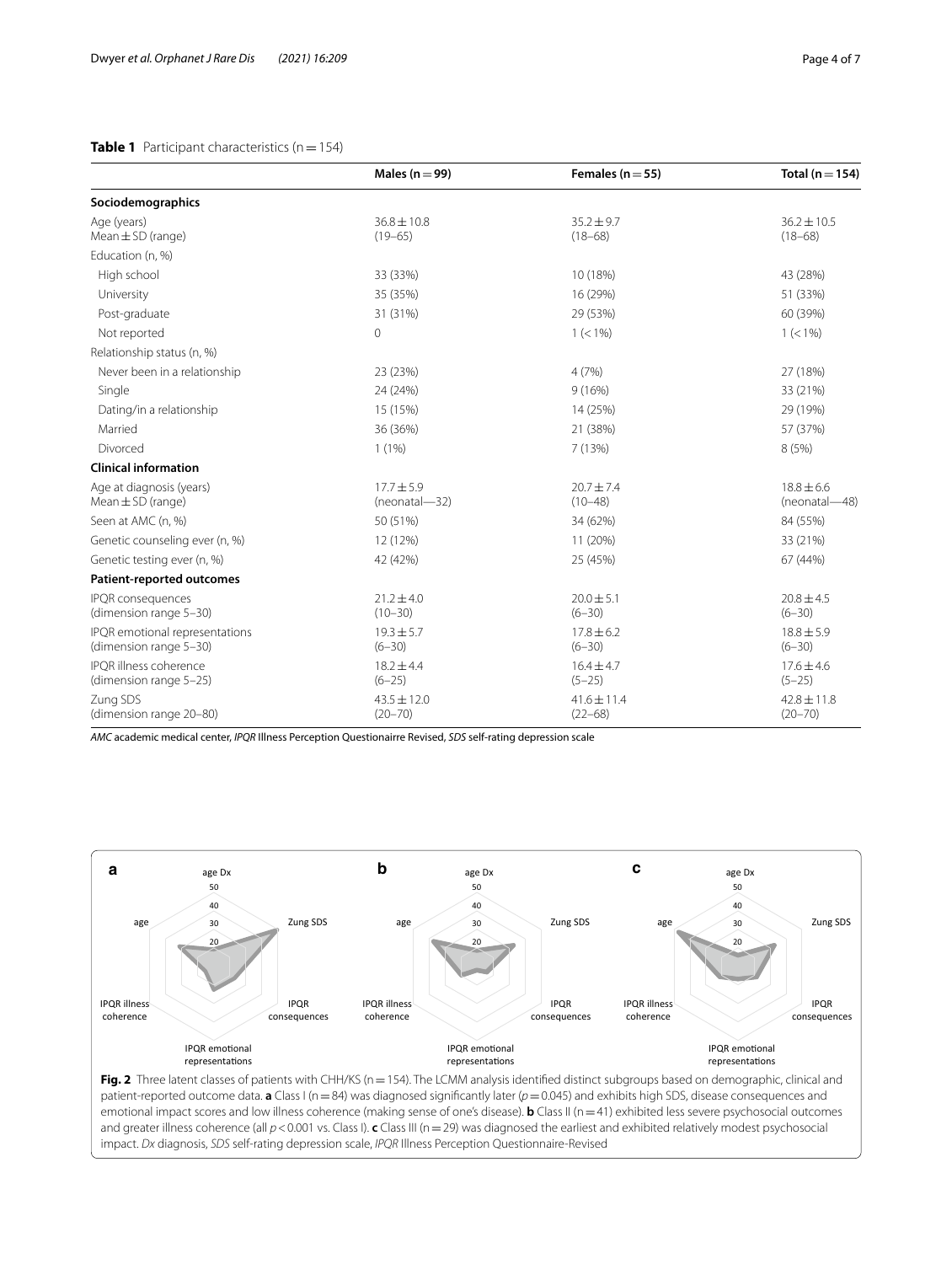| Class       | Age (years)<br>(range 18-68)<br>$F = 36.78$<br>p < 0.001 | Age at Dx (years)<br>(range NN-48)<br>$F = 3.17$<br>$p = 0.045$ | <b>Illness Perception Questionnaire-Revised</b>          |                                                                                    |                                                               | <b>Zung SDS</b>                                 |
|-------------|----------------------------------------------------------|-----------------------------------------------------------------|----------------------------------------------------------|------------------------------------------------------------------------------------|---------------------------------------------------------------|-------------------------------------------------|
|             |                                                          |                                                                 | Consequences<br>(range 5-30)<br>$F = 52.26$<br>p < 0.001 | <b>Emotional</b><br>representations (range<br>$5 - 30$<br>$F = 112.5$<br>p < 0.001 | Illness coherence<br>(range 5-25)<br>$F = 38.96$<br>p < 0.001 | (range<br>$20 - 80$<br>$F = 51.35$<br>p < 0.001 |
|             |                                                          |                                                                 |                                                          |                                                                                    |                                                               |                                                 |
|             | $(29.9 - 33.5)$                                          | $(17.8 - 20.7)$                                                 | $(22.1 - 23.7)$                                          | $(21.9 - 23.5)$                                                                    | $(14.3 - 16.0)$                                               | $(47.6 - 51.7)$                                 |
| $II(n=41)$  | $37.0 + 7.6$ <sup>t</sup>                                | $18.6 + 4.9$                                                    | $16.2 + 3.6^{\ddagger}$                                  | $12.1 \pm 3.7^{\ddagger}$                                                          | $19.6 \pm 3.7^{\ddagger}$                                     | $32.8 + 9.9^{\ddagger}$                         |
|             | $(34.6 - 39.4)$                                          | $(17.1 - 20.2)$                                                 | $(15.0 - 17.3)$                                          | $(10.9 - 13.2)$                                                                    | $(18.4 - 20.7)$                                               | $(29.7 - 35.9)$                                 |
| $III(n=29)$ | $47.0 + 9.6^{\dagger}$                                   | $16.0 + 5.3*$                                                   | $21.6 \pm 3.1^{\ddagger}$                                | $16.9 + 4.0^{\ddagger}$                                                            | $21.4 \pm 2.6^{\ddagger}$                                     | $32.7 + 9.0^{\ddagger}$                         |
|             | $43.4 - 50.6$                                            | $(13.9 - 18.0)$                                                 | $(20.4 - 22.8)$                                          | $(15.4 - 18.5)$                                                                    | $(20.4 - 22.4)$                                               | $(32.7 - 39.5)$                                 |

## <span id="page-4-0"></span>**Table 2** Mean values for continuous variables by class

Among class diferences depicted using F and *p* values; data are shown as mean±SD (95% confdence interval); *Dx* diagnosis, *NN* neonatal, *SDS* self-rating depression scale; ANOVA with Shefe post hoc test \**p*<0.05 vs. Class I, † *p*<0.005 vs. class I; ‡ *p*<0.001 vs. class I

membership in Class III ( $\chi^2$ =1.869, *p* = 0.028). Having been seen at a specialty/academic medical center was not signifcantly associated with membership in any of the classes.

Compared to other classes, class I was diagnosed significantly later (Sheffe post hoc  $p < 0.05$ ) and had signifcantly more IPQ-R consequences, greater IPQ-R emotional impact, and lower IPQ-R illness coherence (i.e. how one makes sense of their disease) (all  $p < 0.001$ ) (Table [2\)](#page-4-0). Class I also exhibited signifcantly higher Zung SDS scores (measuring depressive symptoms) than either of the other subgroups (Shefe post hoc *p*<0.001). Class II and III exhibit SDS scores in the normal reference range (i.e. 20–39) yet class I SDS scores (95% CI 47.6–51.7) fell squarely in the rage of moderate depressive symptoms (SDS range 48–55) akin to dysthymia or depression typically seen in the ambulatory setting  $[31]$  $[31]$ . These empirical data point to psychosocial sequelae associated with later diagnosis. As an exploratory step, we performed linear regression to identify predictors of older age at diagnosis among the patient reported outcome (i.e. IPQR consequences, IPQR emotional representations, IPQR illness coherence, Zung SDS). With the stepwise model selection procedures, only illness coherence was retained. Thus, the multivariate linear regression model is equivalent to a Pearson's correlation. Illness coherence was negatively correlated with age at diagnosis  $(r=-0.192,$  $p=0.009$ ), consistent with a small-to-medium effect size  $(i.e. 0.1-0.3)$ . Thus, older age at diagnosis is associated with making less sense of the illness (CHH/KS).

# **Discussion**

Herein we present fndings of LCMM on a previously recruited cohort ( $n=154$ ) of patients with CHH/KS. The iterative Bayesian analytic approach identifed three distinct subgroups (classes) of patients who were recruited

online in collaboration with a patient support organization. These findings refute prior critiques of online community-based participatory methods for recruiting rare disease patients. Specifcally, we identifed three subgroups spanning a range of ages and psychosocial adaption (i.e. illness perceptions and depression symptoms). The present findings suggest this research methodology does not recruit a biased, homogenous sample with disproportionately higher needs than the general patient population. Prior work demonstrates that rare disease patients are internet "power-users" who frequently go online to seek information about their condition and fnd peer-to-peer support [\[5](#page-6-2)]. Indeed, a number of studies point to the important role the internet and social media has for patients and families living with rare diseases [[17](#page-6-12), [34](#page-6-29)[–37](#page-6-30)]. Given the avid use of the internet by rare disease patients, researchers have utilized this avenue expand recruitment  $[6-8]$  $[6-8]$ . Moreover, the European Reference Network on Rare Endocrine Conditions (ENDO-ERN) highlights effective partnerships with patient organizations for conducting needs assessments [\[14,](#page-6-9) [17,](#page-6-12) [24,](#page-6-19) [25](#page-6-20)] and co-creating patient-facing materials [[18,](#page-6-13) [19\]](#page-6-14) as a model for facilitating clinic trials and improving clinical care for rare diseases [\[38](#page-6-31)].

As initially depicted in the 2011 landmark EURORDIS report  $[4]$  $[4]$ , the so-called "diagnostic odyssey" is a common experience across rare diseases. Importantly, recent reports demonstrate the problem of delayed diagnosis has persisted in the field of rare diseases [[39](#page-6-32), [40\]](#page-6-33). Published literature on CHH/KS has suggested that later diagnosis is associated with poorer psychosocial outcomes (i.e. wellbeing and healthrelated quality of life)  $[12]$ . The cohort presented here is the largest group of prospectively recruited CHH/KS patients with measures relating to psychosocial outcomes (i.e. IPQ-R, SDS). The LCMM analysis of the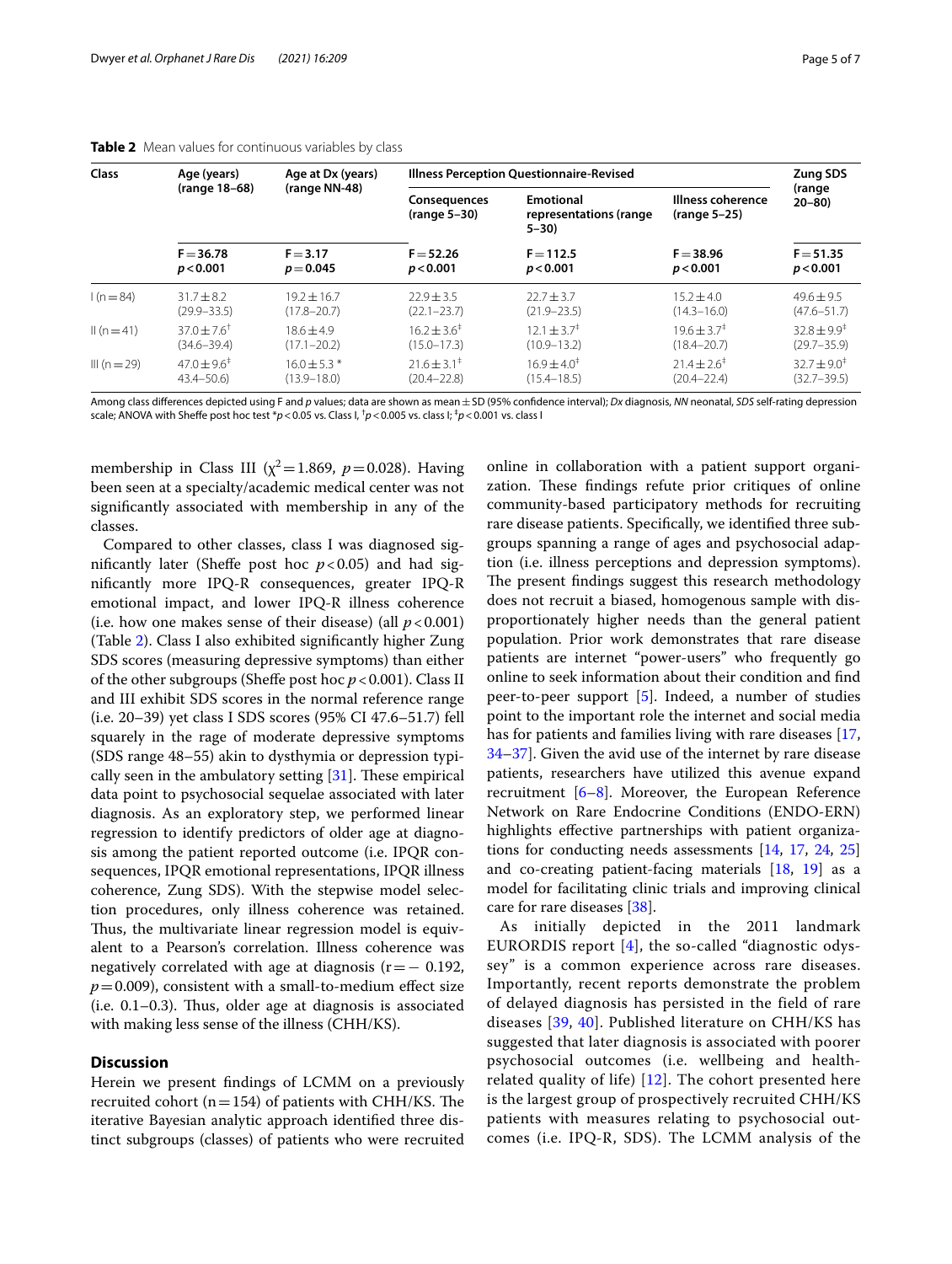CHH/KS cohort ( $n = 154$ ) identified a subgroup (class I) was diagnosed significantly later  $(19.2 \pm 6.7 \text{ years},$ 95% CI 17.8–20.7,  $p = 0.045$  and had significantly worse patient-reported outcomes relating to psychosocial function (all  $p < 0.001$ ). These data provide the first empirical evidence of the negative psychosocial sequelae related to later diagnosis. These data provide further impetus for increased attention to timely diagnosis [[12](#page-6-7), [15](#page-6-10), [41\]](#page-6-34). Notably, the present findings provide new insights into coping and adaptation that were recently highlighted in a publication co-authored with a patient support group leader outlining a roadmap for supporting psychological adaptation related to CHH/ KS [[15\]](#page-6-10).

Limitations of the present study include the limited sample size  $(n = 154)$ . However, given the rarity of CHH/KS (i.e. 1:48,000  $[13]$  $[13]$  $[13]$ ), this cohort represents the largest prospectively recruited cohort in the literature. The LCMM findings demonstrate the utility of this analytic approach for identifying subgroups within cohorts despite limited sample size. Future directions may include broader application of LCMM to identify patient subgroups to inform tailored approached to treatment of rare diseases. Similarly, latent growth mixture modeling could be employed as a data-centered analytic strategy to identify distinct trajectories (i.e. natural history, treatment response) in rare disease populations [[42](#page-6-35)].

## **Conclusions**

Rare disease research has traditionally been hampered by geographically dispersed patient populations resulting in studies with limited sample size and power. Partnerships with patient organizations combined with online data collection have emerged as approaches to overcome geographic roadblocks in rare disease research. Using LCMM, we counter critiques of such approaches. Rare disease patients recruited online in partnership with patient organizations are not a monolithic group. We identify three distinct latent subgroups (classes) spanning a spectrum of age, clinical experiences (age at diagnosis) and measures of coping (illness perceptions and depressive symptoms). These data support the validity of using community based participatory methods and online data collection for rare disease research. Moreover, we show the frst empirical evidence that later age of CHH/KS diagnosis is associated with worse psychosocial outcomes. These findings underscore the importance of timely identifcation and initiation of treatment for improving health-related quality of life for patients with CHH/KS.

#### **Abbreviations**

AMC: Academic medical center; CHH: Congenital hypogonadotropic hypogonadism; COST: European Cooperation in Science and Technology; ENDO-ERN: European Reference Network on Rare Endocrine Conditions; EUCERD: European Union Committee of Experts on Rare Diseases; EURORDIS: European Organization for Rare Diseases; GnRH: Gonadotropin releasing hormone; KS: Kallmann syndrome; LCMM: Latent class mixture modeling; SD: Standard deviation.

#### **Acknowledgements**

The authors wish to thank the patients who generously gave their time in participating in the original needs assessment (online survey). Special thanks to patient community leader Mr. Neil Smith.

#### **Authors' contributions**

Andrew A. Dwyer conceived and designed the work, acquired and curated the data, oversaw data analysis and drafted the manuscript. Ziwei Zeng conducted the data analysis, contributed to interpreting the data and provided critical feedback on the manuscript. Christopher S. Lee made substantial contributions to the design of the work, contributed to interpreting the data and provided critical feedback on the manuscript. All authors read and approved the fnal manuscript.

#### **Funding**

This work was supported by the National Institutes of Health National Center for Advancing Translational Sciences (1R03TR003533-01). Dr. Dwyer also receives support from the National Institutes of Health Eunice Kennedy Shriver National Institute of Child Health and Human Development (1P50HD104224-01).

#### **Availability of data and material**

De-identifed data will be made readily available upon request for research purposes to qualifed individuals within the scientifc community.

#### **Declarations**

## **Ethics approval and consent to participate**

The initial study (protocol #233/13) was reviewed and approved by the Commission Cantonale d'ethique de la recherche sur l'être humain which is the institutional review board (Ethics Committee) associated with the University of Lausanne. All survey participants provided opt-in electronic consent prior to completing the online evaluation.

#### **Consent for publication**

Not applicable.

#### **Competing interests**

The authors have no fnancial or non-fnancial competing interests to declare.

#### **Author details**

<sup>1</sup> Boston College Connell School of Nursing, Chestnut Hill, MA, USA. <sup>2</sup> Massachusetts General Hospital – Harvard Center for Reproductive Medicine, Boston, MA, USA. <sup>3</sup> Boston College Lynch School of Education and Human Development, Center for Measurement, Evaluation, Statistics and Assessment, Chestnut Hill, MA, USA. <sup>4</sup> Eileen O'Connor Institute of Nursing Research, Australian Catholic University, Melbourne, Australia.

## Received: 1 March 2021 Accepted: 20 April 2021 Published online: 10 May 2021

#### **References**

- <span id="page-5-0"></span>1. Kempf L, Goldsmith JC, Temple R. Challenges of developing and conducting clinical trials in rare disorders. Am J Med Genet A. 2018;176:773–83.
- <span id="page-5-1"></span>2. Day S, Jonker AH, Lau LPL, Hilgers RD, Irony I, Larsson K, Roes KC, Stallard N. Recommendations for the design of small population clinical trials. Orphanet J Rare Dis. 2018;13:195.